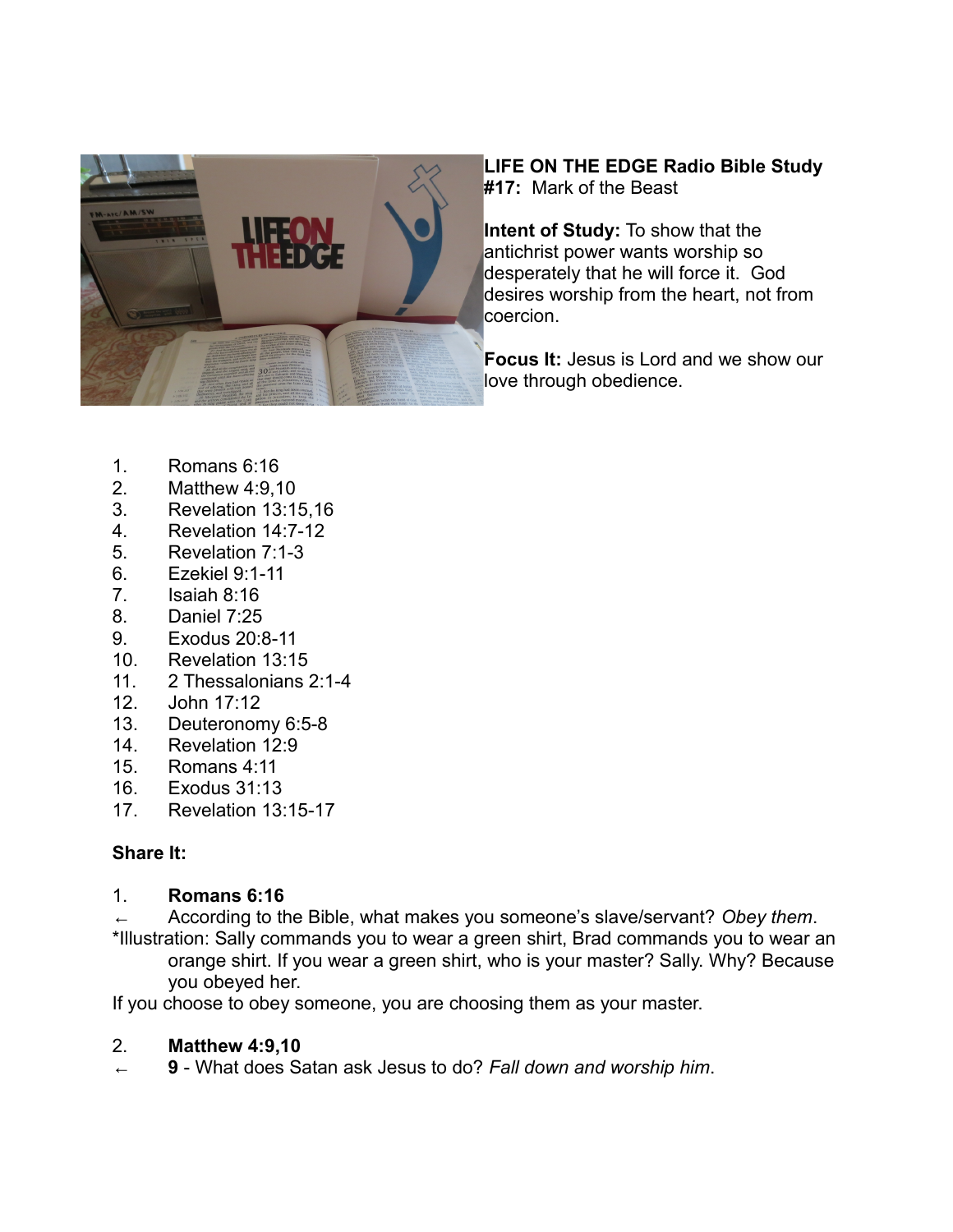- **10** Why do you suppose Jesus correlates worship and service? *If you worship the way Satan says, you are obeying him. If Jesus would have obeyed him, He would have been serving him.*
- $\leftarrow$  Jesus connects worship with service...worship with obedience!
- $\leftarrow$  The devil did not stop with Jesus when trying to deceive God's people.

## 3. **Revelation 13:15,16**

 $\leftarrow$  In this verse the beast is calling for worship. How can we be God's faithful servants at the end of time? *To heed His call for worship.*

Obedience = Service = Worship

# **4. Rev 14:7-12**

← This call to worship the Creator is longest quote in Revelation from the Old Testament. This call to worship the Creator keeps us from receiving the mark of the beast.

**Rev 14:9-11**

- ← Notice that those who do not worship the Creator receive the mark of the beast. **Revelation 14:12**
- Revelation 14:7 and Revelation 14:12 are book ends to the prescription for worshipping God.
- ← Revelation 14:7 tells us to worship the Creator
- ← Revelation 14:12 tells us that those who worship the Creator are called "saints." And the definition of a "saint" here in Revelation 14:12 is a commandment keeper that has the faith of Jesus.
- ←
- $\leftarrow$  Where does this call to worship the Creator come from?
- $\leftarrow$  The Fourth Commandment. The very one that said for us to remember!
- $\leftarrow$  Worshipping the Creator on His day of worship keeps us from receiving the mark of the beast!
- ←
- ← Obedience = Service = Worship
- ←
- $\leftarrow$  A saint is consumed with loving obedience to his/her creator
- ← A saint is sealed with God's Seal.
- ←
- 5. Revelation 7:1-3
- $\leftarrow$  God's people are sealed with His Seal and thereby will avoid the wrath of God that is poured out on those who have the mark of the beast!
- $\leftarrow$  There is an Old Testament example of this in Ezekiel 9.
- ←
- 6. Ezekiel 9:1-11
- $\leftarrow$  Where do we find this "mark" of God, this "seal" of God?
- $\leftarrow$  Isaiah 8:16 will show us.
- 7. I**sa 8:16**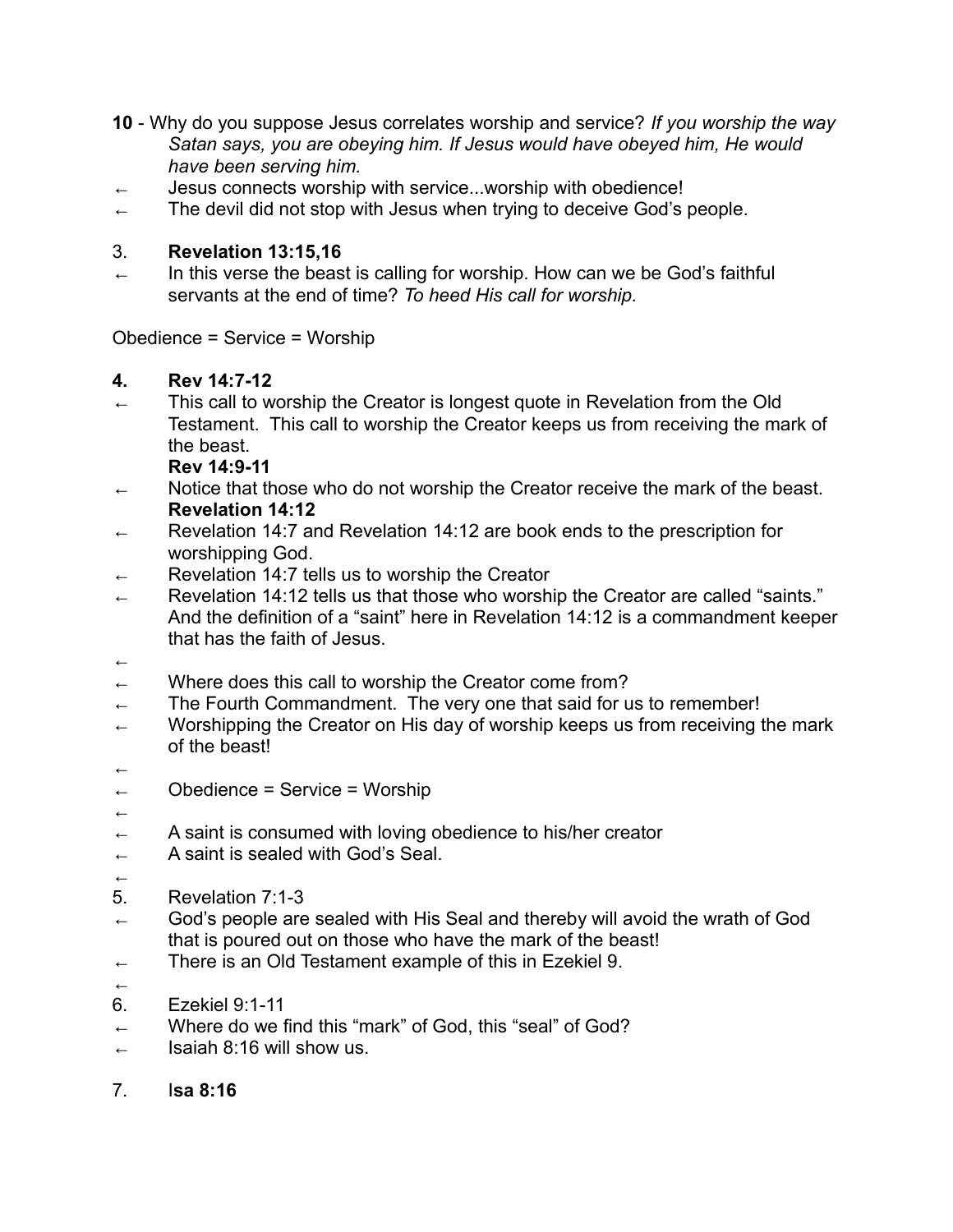- $\leftarrow$  Bind up the testimony seal the Law among my disciples.
- ← God's Seal is found in God's Law.
- $\leftarrow$  That makes sense. Revelation 14:12 said that a saint was one who keeps the commandments of God and has the faith of Jesus!
- ← And a saint is the one who does not get the mark of the beast!
- $\leftarrow$  In order for a document to be legal it must be sealed.
- $\leftarrow$  God's Law is sealed.
- A seal must have three items: 1) Name, 2) Title, 3) Territory of the one in authority.
- $\leftarrow$  Prior to locating the seal located in God's Law we will notice that the beast power wants to change something about God.

#### ← **9. Daniel 7:25**

- $\leftarrow$  The beast power wants to change God's Time and Law.
- ← What commandments does the beast power focus on when he seeks to change God's Law?
	- 1) Commandment 2--Worshipping images

2) Commandment 4--Sabbath Commandment

Which one of these commandments contain the Seal of God?

#### **10. Exodus 20:8-11**

- ← Remember that we are looking for three essentials in a seal: 1) Name, 2) Title, 3) Territory
- The only one that contains all three essentials is the fourth commandment!
- ← We have located the Seal of God...the Sabbath!
- $\leftarrow$  God's Law is sealed among those followers of His that lovingly keep His whole Law including the weekly seventh-day Sabbath!
- ← The Sabbath commandment, the seal of God is the beasts focus at the end of time.
- $\leftarrow$  If the beast can keep you from worshipping the Creator, you will receive the mark of the beast.
- $\leftarrow$  If you willingly worship/serve the beast you will receive the beast's mark!
- ← If you willingly ignore God's call to worship Him as the Creator you will receive the beast's mark.
- ← Does God ever force worship? No
- $\leftarrow$  Does the beast ever force worship? Yes

## **11. Revelation 13:15, 16**

- $\leftarrow$  The mark of the beast will be enforced by the beast.
- $\leftarrow$  Enforced to the point of death for those who refuse to worship him in his prescribed way.
- The mark of the beast is the opposite of the seal of God!
- $\leftarrow$  What is the opposite of the seventh day of the week?
- $\leftarrow$  The first day of the week.
- $\leftarrow$  The beast has substituted a regular working day with the sanctified and blessed day of God!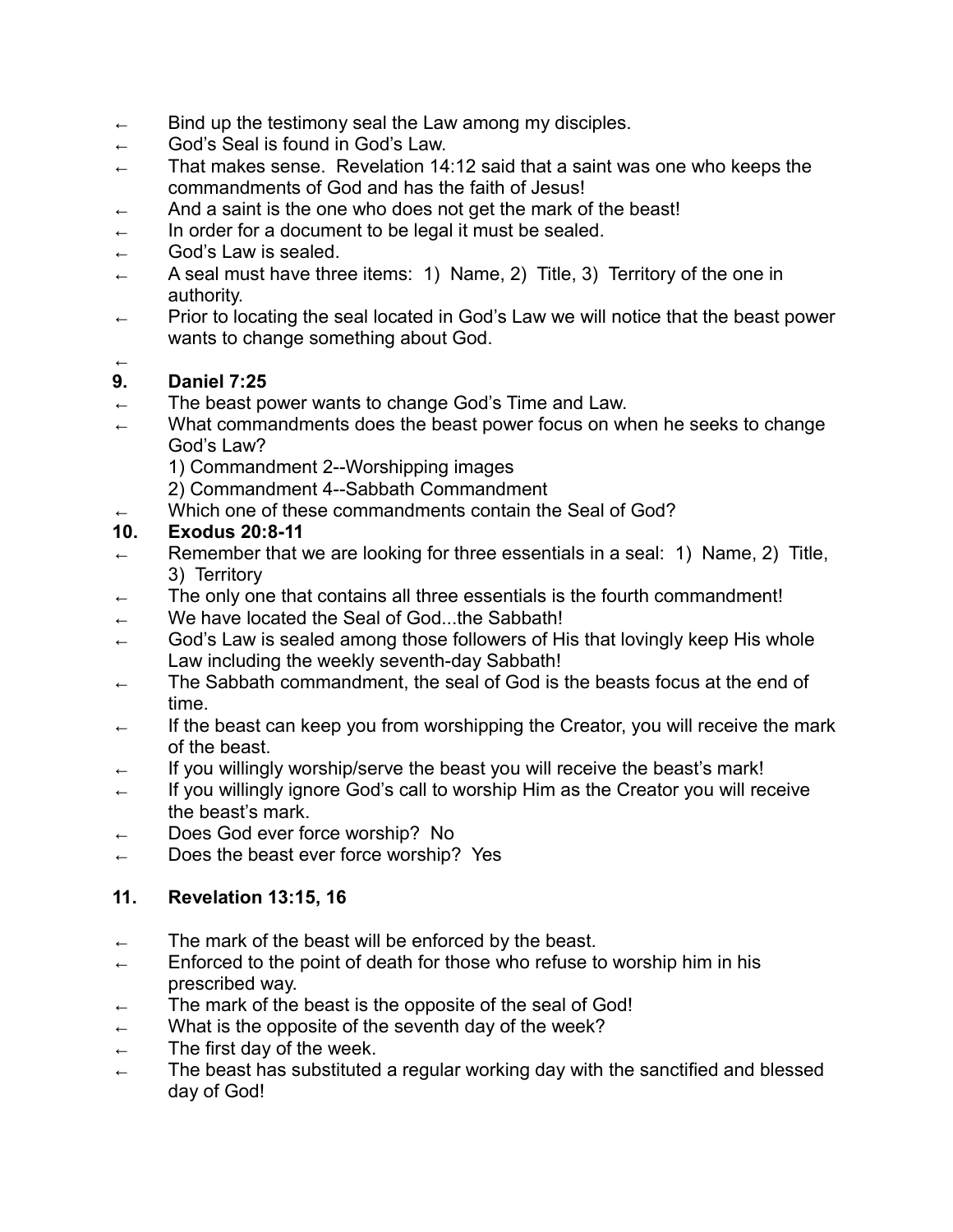- ← Does it matter to God how we worship Him? It does.
- ← Able or Cain
- Aaron or Nadab and Abihu
- ← Elijah or the prophets of Baal
- ← Saints or the deceived

#### Four Clues to Identify the Mark of the Beast

12. **2 Thessalonians 2:1-4** - In describing "antichrist" or "the man of sin" what does the prophet call him? *The son of perdition*.

The only other time in the Bible this phrase is used in the Bible is to describe Judas Iscariot, an apparent supporter of Christianity.

The coming of Jesus will not come until a falling away happens. Can you fall away from something you're not attached to? *No.* The anti-christ reality is something that was once apparently Christian because it has to have something to fall away from.

#### 13. **John 17:12**

Was Judas a man violently opposed to Christianity? *No.* What is the Bible hinting at?

Clue #1: The mark is apparently Christian

#### 14. **Deuteronomy 6:5-8**

- ← Was God literally telling His people to attach His Word to their hands and foreheads? *No*. So what did He mean?
- ← He meant that His Law should ever be in their minds and govern the actions of their hands.
- 15. **Rev 12:9**
- $\leftarrow$  This verse says the beast deceives the whole world. If the Mark of the Beast is something that is tattooed on you or a barcode on your hand or forehead is that deception?

Clue #2: The mark is deceptive.

Clue #3: Contrasted to God's commandments - If you find a commandment of the beast that contrasts a commandment of God, we'll find the mark of the beast.

Clue #4: The mark of the beast, is the mark of the beast.

Who's the beast? Antichrist - Roman church state.

#### **16. Romans 4:11**

- $\leftarrow$  A seal is the same as a sign.
- $\leftarrow$  What is the sign that we serve the Creator God?
- ← 17. **Exodus 31:13** - The Sabbath is a sign between God and us.